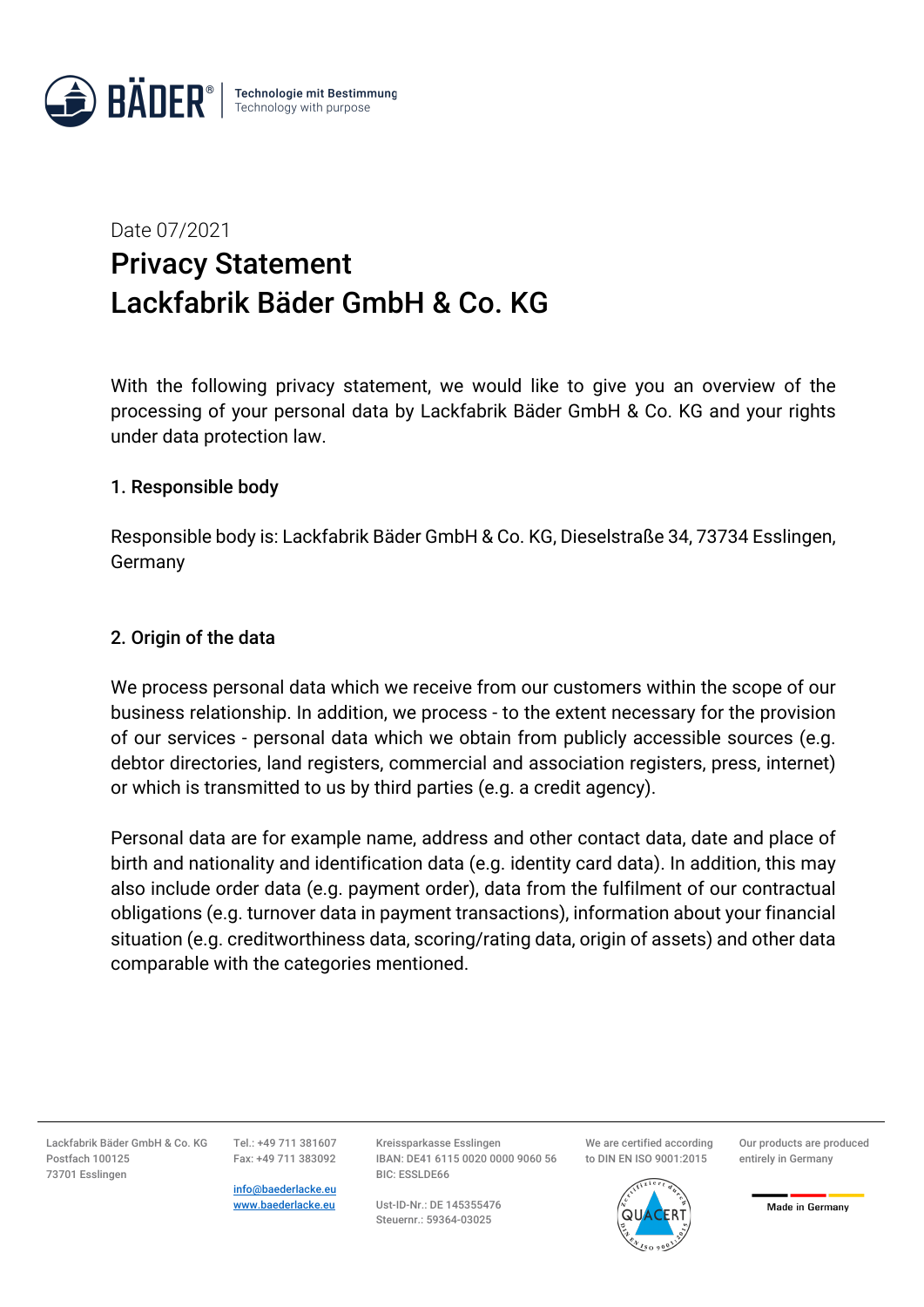

#### 3. Purpose of the processing

We process personal data in accordance with the provisions of the EU General Data Protection Regulation (GDPR) and the German Federal Data Protection Act (BDSG):

a. For the fulfilment of contractual obligations (Art. 6 para. 1 b GDPR)

The processing of personal data is carried out to provide the contractually agreed services within the framework of the execution of our contracts with our customers or to carry out pre-contractual measures, which are carried out on request. The purposes of data processing depend primarily on the concrete contractual service.

b. Within the framework of the weighing of interests (Art. 6 para. 1 f GDPR)

If necessary, we process your personal data beyond the actual fulfilment of the contract to protect the legitimate interests of us or third parties. Examples:

Consultation of and data exchange with credit agencies to determine creditworthiness and default risks,

Assertion of legal claims and defence in legal disputes,

Ensuring IT security and IT operations,

Prevention and investigation of criminal offences, and

Risk control within Lackfabrik Bäder GmbH & Co. KG.

c. Based on your consent (Art. 6 para. 1 a GDPR)

If you have given us permission to process personal data for certain purposes (e.g. processing for marketing purposes), the legality of this processing is given on the basis of your consent. You may revoke your consent at any time. This also applies to the revocation of declarations of consent given to us before the GDPR came into force, i.e. before 25 May 2018. The revocation of the consent does not affect the legality of the personal data processed until the revocation.

Lackfabrik Bäder GmbH & Co. KG Postfach 100125 73701 Esslingen

Tel.: +49 711 381607 Fax: +49 711 383092

info@baederlacke.eu www.baederlacke.eu Kreissparkasse Esslingen IBAN: DE41 6115 0020 0000 9060 56 BIC: ESSLDE66

Ust-ID-Nr.: DE 145355476 Steuernr.: 59364-03025

We are certified according to DIN EN ISO 9001:2015

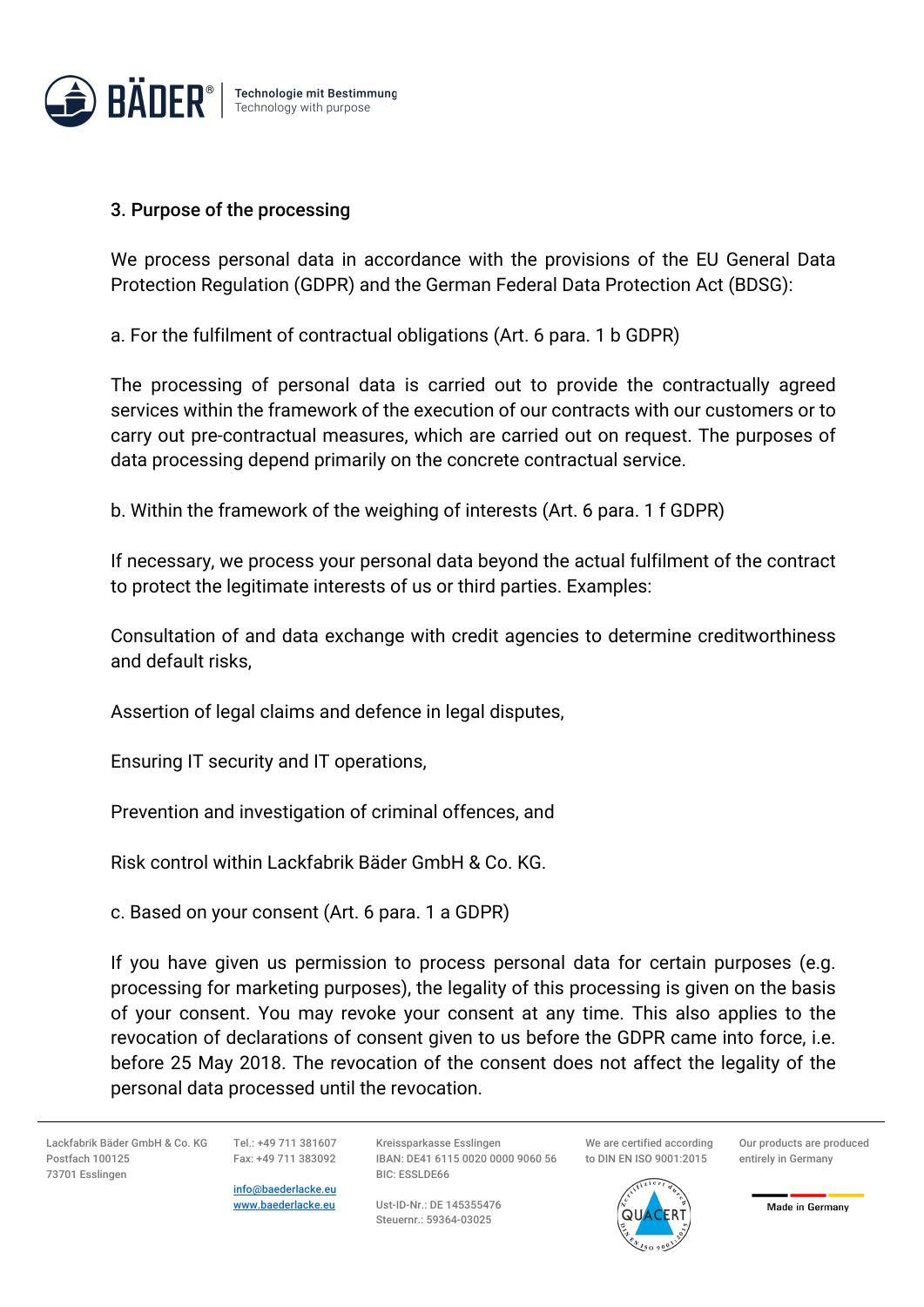

d. On the basis of legal requirements (Art. 6 para. 1 c GDPR) or in the public interest (Art. 6 para. 1 e GDPR)

In addition, we are subject to various legal obligations (e.g. from money laundering law and tax laws). The purposes of processing your personal data on the basis of such legal requirements include, but are not limited to, creditworthiness checks, fraud and money laundering prevention, compliance with control and reporting obligations under tax law and the assessment and control of risks at Lackfabrik Bäder GmbH & Co. KG.

# 4. Data transfer to third parties

Within our company, those departments that need your personal data to fulfil our contractual and legal obligations will have access to it. Service providers and vicarious agents employed by us may also receive data for these purposes if they commit themselves to confidentiality. These are, for example, companies in the categories IT services, logistics, telecommunications, debt collection, consulting as well as sales and marketing.

With regard to the transfer of personal data to recipients outside our company, it should first be noted that we treat all customer-related facts and evaluations of which we gain knowledge confidentially. We may only disclose information about you if this is required by law and the legal requirements for disclosure are observed, you have consented or we are authorized to disclose your data. Under these conditions, recipients of personal data may be, for example, public authorities and institutions (e.g. tax authorities and criminal prosecution authorities) where there is a legal or official obligation.

# 5. Data transfer to a third country or to international organisations

A data transfer to states outside the European Union (so-called third states) only takes place if it is necessary for the execution of your orders, it is legally prescribed (e.g. tax reporting obligations) or you have given us your consent to this.

Lackfabrik Bäder GmbH & Co. KG Postfach 100125 73701 Esslingen

Tel.: +49 711 381607 Fax: +49 711 383092

info@baederlacke.eu www.baederlacke.eu

Kreissparkasse Esslingen IBAN: DE41 6115 0020 0000 9060 56 BIC: ESSLDE66

Ust-ID-Nr.: DE 145355476 Steuernr.: 59364-03025

We are certified according to DIN EN ISO 9001:2015

Our products are produced entirely in Germany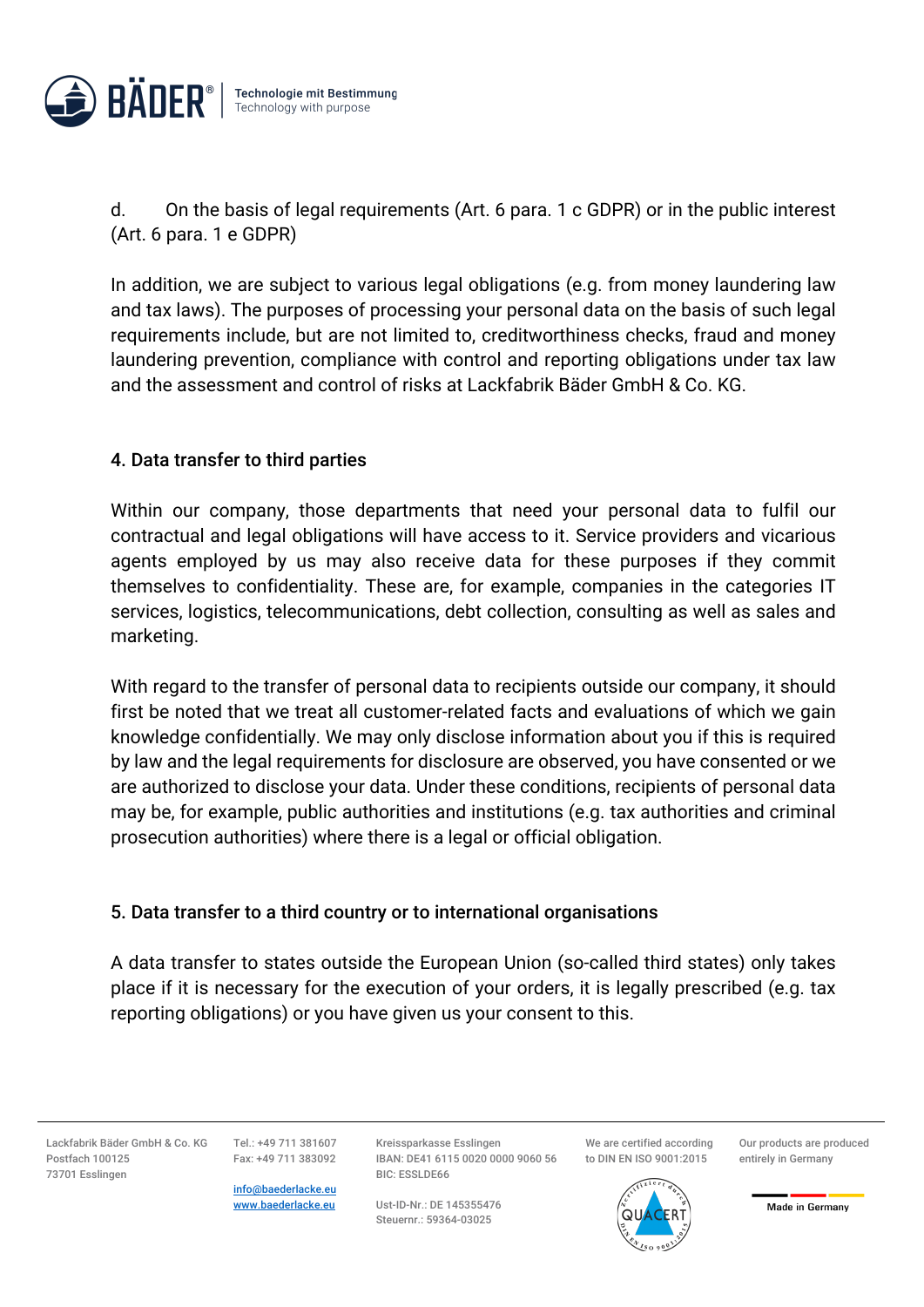

#### 6. Storage period

We process and store your personal data as long as it is necessary for the fulfilment of our contractual and legal obligations.

# 7. Your Rights

Every data subject has the right to information pursuant to Art. 15 GDPR, the right to rectification pursuant to Art. 16 GDPR, the right to cancellation pursuant to Art. 17 GDPR, the right to limitation of processing pursuant to Art. 18 GDPR, the right to opposition pursuant to Art. 21 GDPR and the right to data transfer pursuant to Art. 20 GDPR. In addition, there is a right of appeal to a competent data protection supervisory authority (Art. 77 GDPR in conjunction with § 19 BDSG). The competent data protection supervisory authority is: The State Commissioner for Data Protection and Freedom of Information, Königstraße 10a, 70173 Stuttgart, poststelle@lfdi.bwl.de, Telephone 00497116155410.

If you wish to assert the aforementioned rights, please send an e-mail to [info@lackfabrikbaeder.de] or write to the address given under 1.

You can revoke your consent to the processing of personal data at any time. This also applies to the revocation of declarations of consent given to us prior to the application of the Basic Data Protection Regulation, i.e. before 25 May 2018. Please note that the revocation will only take effect in the future. Processing that took place before the revocation is not affected.

# 8. Obligation to provide data

As part of our business relationship, you must provide the personal data that is necessary to establish and conduct a business relationship and to fulfill the contractual obligations associated therewith, or that we are required by law to collect. Without this information, we will generally not be able to enter into or perform the contract with you.

Lackfabrik Bäder GmbH & Co. KG Postfach 100125 73701 Esslingen

Tel.: +49 711 381607 Fax: +49 711 383092

info@baederlacke.eu www.baederlacke.eu

Kreissparkasse Esslingen IBAN: DE41 6115 0020 0000 9060 56 BIC: ESSLDE66

Ust-ID-Nr.: DE 145355476 Steuernr.: 59364-03025

We are certified according to DIN EN ISO 9001:2015

Our products are produced entirely in Germany